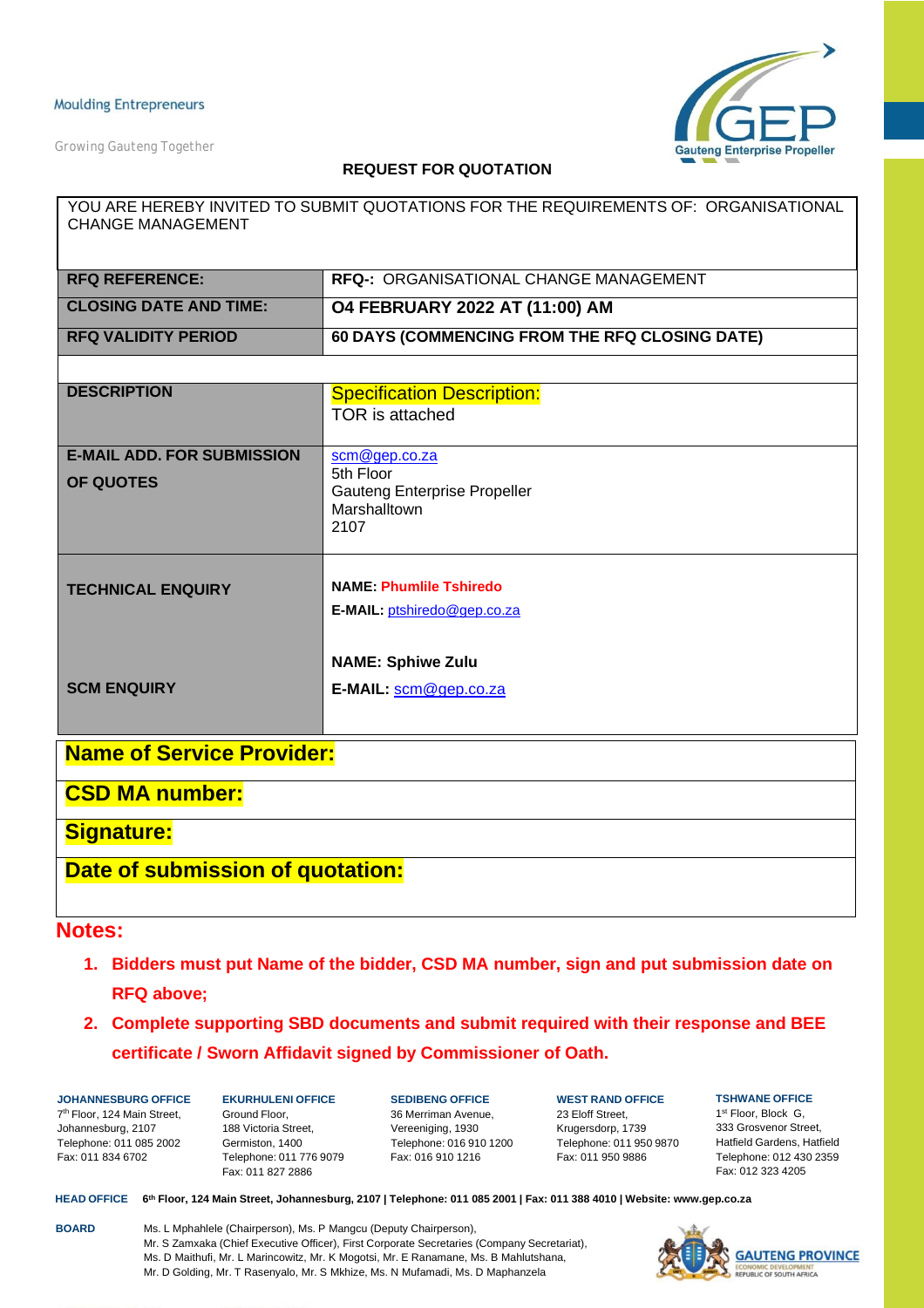



- **3. Only bidders registered on the Central Supplier Database(CSD) will be considered for evaluation.**
- **4. All quotation received after closing time and date will not be considered.**

## **TERMS AND CONDITIONS OF REQUEST FOR QUOTATION (RFQ)**

- 1. GEP standard conditions of purchase shall apply.
- 2. GEP reserves the right not to procure the goods and/or services.
- 3. Late and incomplete submissions will not be accepted.
- 4. Any bidder who has reasons to believe that the RFQ specification is based on a specific brand must inform the GEP before RFQ closing date.
- 5. Bidders are required to submit BBBEE Certificate or SWORN Affidavit for all price quotations exceeding the value of R30 000 (VAT included).
- 6. It is the responsibility of the bidder to ensure that GEP is in possession of the bidder's valid BBBEE. The onus is on the bidder to ensure that the GEP receives a valid BBBEE as soon as the validity of the said certificate expires.
- 7. No services must be rendered or goods delivered before an official GEP Purchase Order form has been received, except in an emergency situation.
- 8. This RFQ will be evaluated in terms of the 80/20 system prescribed by the Preferential Procurement Regulations, 2017.
- 9. Bidders are required to complete Annexure A, B and C for all price quotations exceeding the value of R30 000 (VAT included).
- 10. Bidders will be required to register on the GEP supplier database, if not registered already, to enable the creation of Purchase Order.

**JOHANNESBURG OFFICE** 7th Floor, 124 Main Street, Johannesburg, 2107 Telephone: 011 085 2002 Fax: 011 834 6702

**EKURHULENI OFFICE** Ground Floor, 188 Victoria Street, Germiston, 1400 Telephone: 011 776 9079 Fax: 011 827 2886

**SEDIBENG OFFICE** 36 Merriman Avenue, Vereeniging, 1930 Telephone: 016 910 1200 Fax: 016 910 1216

**WEST RAND OFFICE** 23 Eloff Street, Krugersdorp, 1739 Telephone: 011 950 9870 Fax: 011 950 9886

**TSHWANE OFFICE** 1st Floor, Block G, 333 Grosvenor Street, Hatfield Gardens, Hatfield Telephone: 012 430 2359 Fax: 012 323 4205

HEAD OFFICE 6th Floor, 124 Main Street, Johannesburg, 2107 | Telephone: 011 085 2001 | Fax: 011 388 4010 | Website: [www.gep.co.za](http://www.gep.co.za/)

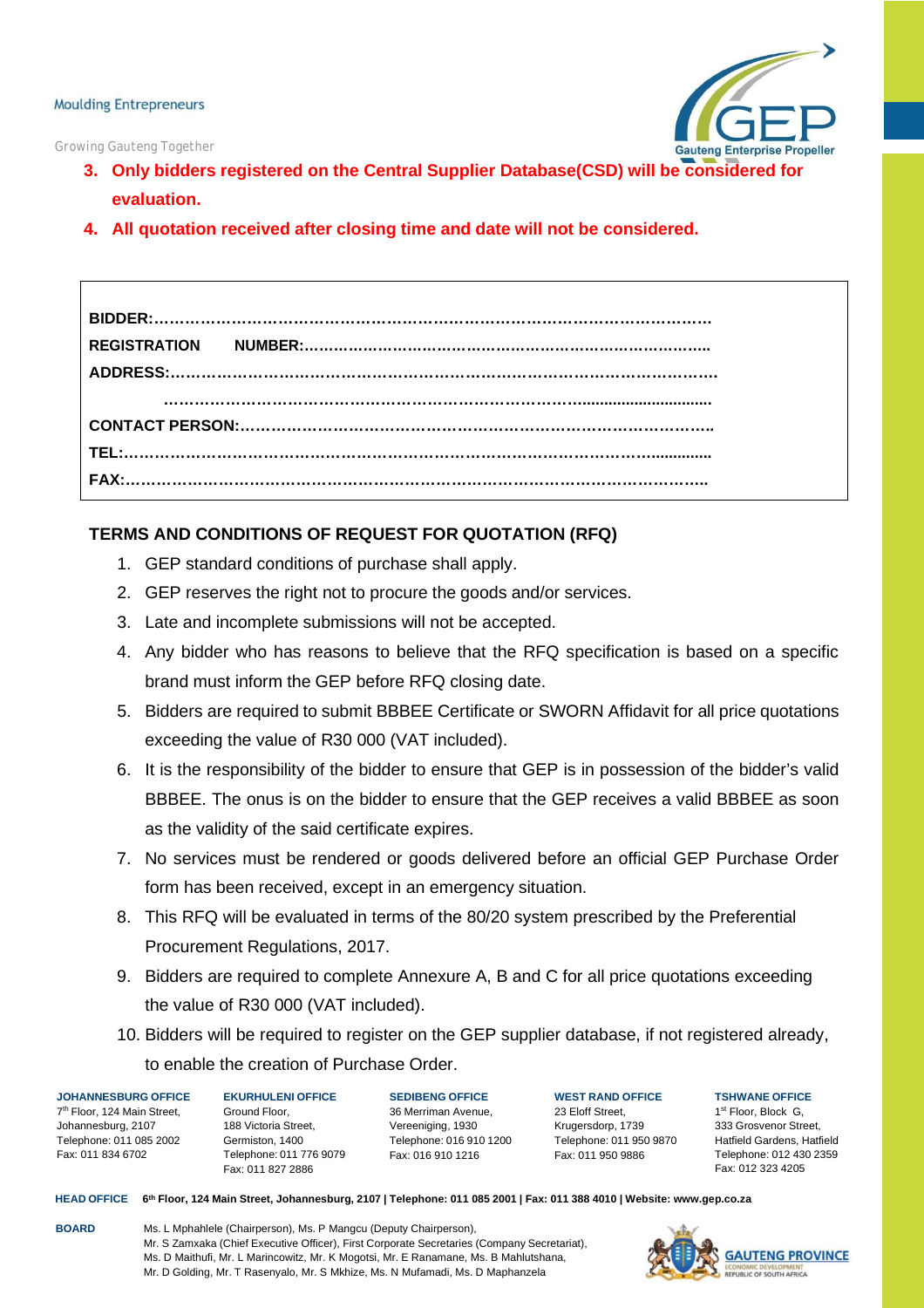*Growing Gauteng Together*



11. Bidders, where applicable, are required to attach all relevant qualifications, experiences in the public sector and references.

# **ANNEXURE A**

| the    | undersigned |
|--------|-------------|
| (NAME) |             |

- i. I have read and understood the conditions of this RFQ.
- ii. I have supplied the required information and the information submitted as part of this RFQ is true and correct.

### **JOHANNESBURG OFFICE**

7th Floor, 124 Main Street, Johannesburg, 2107 Telephone: 011 085 2002 Fax: 011 834 6702

#### **EKURHULENI OFFICE** Ground Floor, 188 Victoria Street, Germiston, 1400 Telephone: 011 776 9079

Fax: 011 827 2886

# **SEDIBENG OFFICE**

36 Merriman Avenue, Vereeniging, 1930 Telephone: 016 910 1200 Fax: 016 910 1216

### **WEST RAND OFFICE**

23 Eloff Street, Krugersdorp, 1739 Telephone: 011 950 9870 Fax: 011 950 9886

### **TSHWANE OFFICE**

1st Floor, Block G, 333 Grosvenor Street, Hatfield Gardens, Hatfield Telephone: 012 430 2359 Fax: 012 323 4205

HEAD OFFICE 6th Floor, 124 Main Street, Johannesburg, 2107 | Telephone: 011 085 2001 | Fax: 011 388 4010 | Website: [www.gep.co.za](http://www.gep.co.za/)

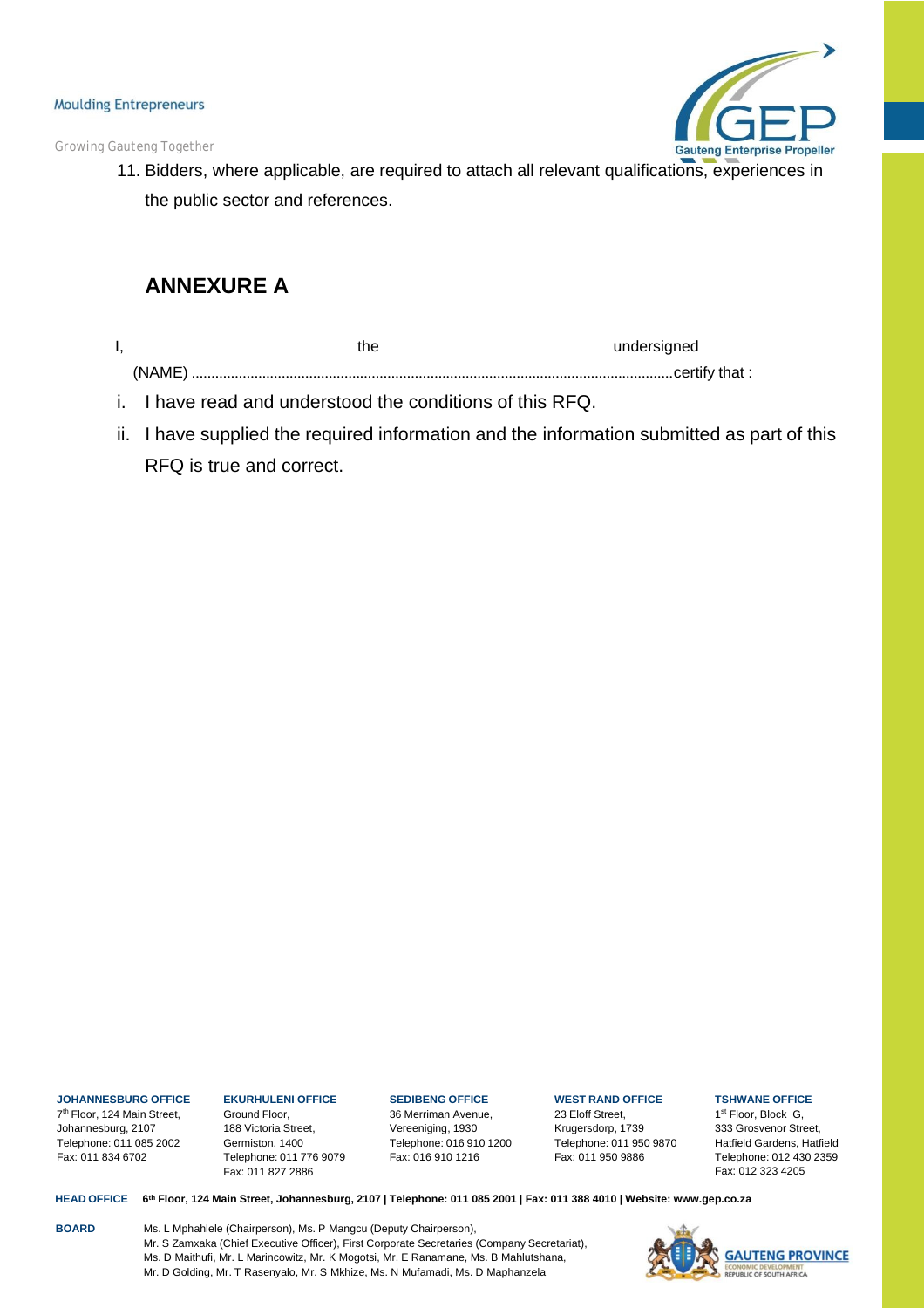*Growing Gauteng Together*



## **ANNEXURE B:**

# **PART A INVITATION TO BID**

| YOU ARE HEREBY INVITED TO BID FOR REQUIREMENTS OF THE (NAME OF DEPARTMENT/ PUBLIC ENTITY)                                                                            |                                                       |                             |  |                         |                                                             |      |                              |             |
|----------------------------------------------------------------------------------------------------------------------------------------------------------------------|-------------------------------------------------------|-----------------------------|--|-------------------------|-------------------------------------------------------------|------|------------------------------|-------------|
| <b>BID NUMBER:</b>                                                                                                                                                   |                                                       | <b>CLOSING DATE:</b>        |  |                         |                                                             |      | <b>CLOSING TIME:</b>         |             |
| <b>DESCRIPTION</b>                                                                                                                                                   |                                                       |                             |  |                         |                                                             |      |                              |             |
| BID RESPONSE DOCUMENTS TO BE EMAIL TO <b>SCM @ Qep.co.za</b>                                                                                                         |                                                       |                             |  |                         |                                                             |      |                              |             |
| BIDDING PROCEDURE ENQUIRIES MAY BE DIRECTED TO                                                                                                                       |                                                       |                             |  |                         | TECHNICAL ENQUIRIES MAY BE DIRECTED TO:                     |      |                              |             |
| <b>CONTACT PERSON</b>                                                                                                                                                |                                                       |                             |  | <b>CONTACT PERSON</b>   |                                                             |      |                              |             |
| <b>TELEPHONE NUMBER</b>                                                                                                                                              |                                                       |                             |  | <b>TELEPHONE NUMBER</b> |                                                             |      |                              |             |
| <b>FACSIMILE NUMBER</b>                                                                                                                                              |                                                       |                             |  | <b>FACSIMILE NUMBER</b> |                                                             |      |                              |             |
| <b>E-MAIL ADDRESS</b>                                                                                                                                                |                                                       |                             |  | <b>E-MAIL ADDRESS</b>   |                                                             |      |                              |             |
| <b>SUPPLIER INFORMATION</b>                                                                                                                                          |                                                       |                             |  |                         |                                                             |      |                              |             |
| NAME OF BIDDER                                                                                                                                                       |                                                       |                             |  |                         |                                                             |      |                              |             |
| POSTAL ADDRESS                                                                                                                                                       |                                                       |                             |  |                         |                                                             |      |                              |             |
| STREET ADDRESS                                                                                                                                                       |                                                       |                             |  |                         |                                                             |      |                              |             |
| <b>TELEPHONE NUMBER</b>                                                                                                                                              | CODE                                                  |                             |  | <b>NUMBER</b>           |                                                             |      |                              |             |
| <b>CELLPHONE NUMBER</b>                                                                                                                                              |                                                       |                             |  |                         |                                                             |      |                              |             |
| <b>FACSIMILE NUMBER</b>                                                                                                                                              | CODE                                                  |                             |  | <b>NUMBER</b>           |                                                             |      |                              |             |
| <b>E-MAIL ADDRESS</b>                                                                                                                                                |                                                       |                             |  |                         |                                                             |      |                              |             |
| <b>VAT</b><br><b>REGISTRATION</b><br><b>NUMBER</b>                                                                                                                   |                                                       |                             |  |                         |                                                             |      |                              |             |
| SUPPLIER COMPLIANCE<br><b>STATUS</b>                                                                                                                                 | <b>TAX</b><br><b>COMPLIANCE</b><br><b>SYSTEM PIN:</b> |                             |  | <b>OR</b>               | <b>CENTRAL</b><br><b>SUPPLIER</b><br><b>DATABASE</b><br>No: | MAAA |                              |             |
| <b>B-BBEE STATUS LEVEL</b><br><b>VERIFICATION</b><br><b>CERTIFICATE</b>                                                                                              |                                                       | <b>TICK APPLICABLE BOXI</b> |  | <b>AFFIDAVIT</b>        | <b>B-BBEE STATUS LEVEL SWORN</b>                            |      | <b>[TICK APPLICABLE BOX]</b> |             |
|                                                                                                                                                                      | $\Box$ Yes                                            | $\Box$ No                   |  |                         |                                                             |      | $\Box$ Yes                   | $\sqcap$ No |
| [A B-BBEE STATUS LEVEL VERIFICATION CERTIFICATE/ SWORN AFFIDAVIT (FOR EMES & QSEs) MUST BE SUBMITTED IN<br><b>ORDER TO QUALIFY FOR PREFERENCE POINTS FOR B-BBEET</b> |                                                       |                             |  |                         |                                                             |      |                              |             |

**JOHANNESBURG OFFICE** 7th Floor, 124 Main Street, Johannesburg, 2107

Telephone: 011 085 2002 Fax: 011 834 6702

#### **EKURHULENI OFFICE** Ground Floor, 188 Victoria Street, Germiston, 1400 Telephone: 011 776 9079 Fax: 011 827 2886

**SEDIBENG OFFICE** 36 Merriman Avenue, Vereeniging, 1930 Telephone: 016 910 1200 Fax: 016 910 1216

### **WEST RAND OFFICE** 23 Eloff Street,

Krugersdorp, 1739 Telephone: 011 950 9870 Fax: 011 950 9886

**TSHWANE OFFICE**

1st Floor, Block G, 333 Grosvenor Street, Hatfield Gardens, Hatfield Telephone: 012 430 2359 Fax: 012 323 4205

HEAD OFFICE 6th Floor, 124 Main Street, Johannesburg, 2107 | Telephone: 011 085 2001 | Fax: 011 388 4010 | Website: [www.gep.co.za](http://www.gep.co.za/)

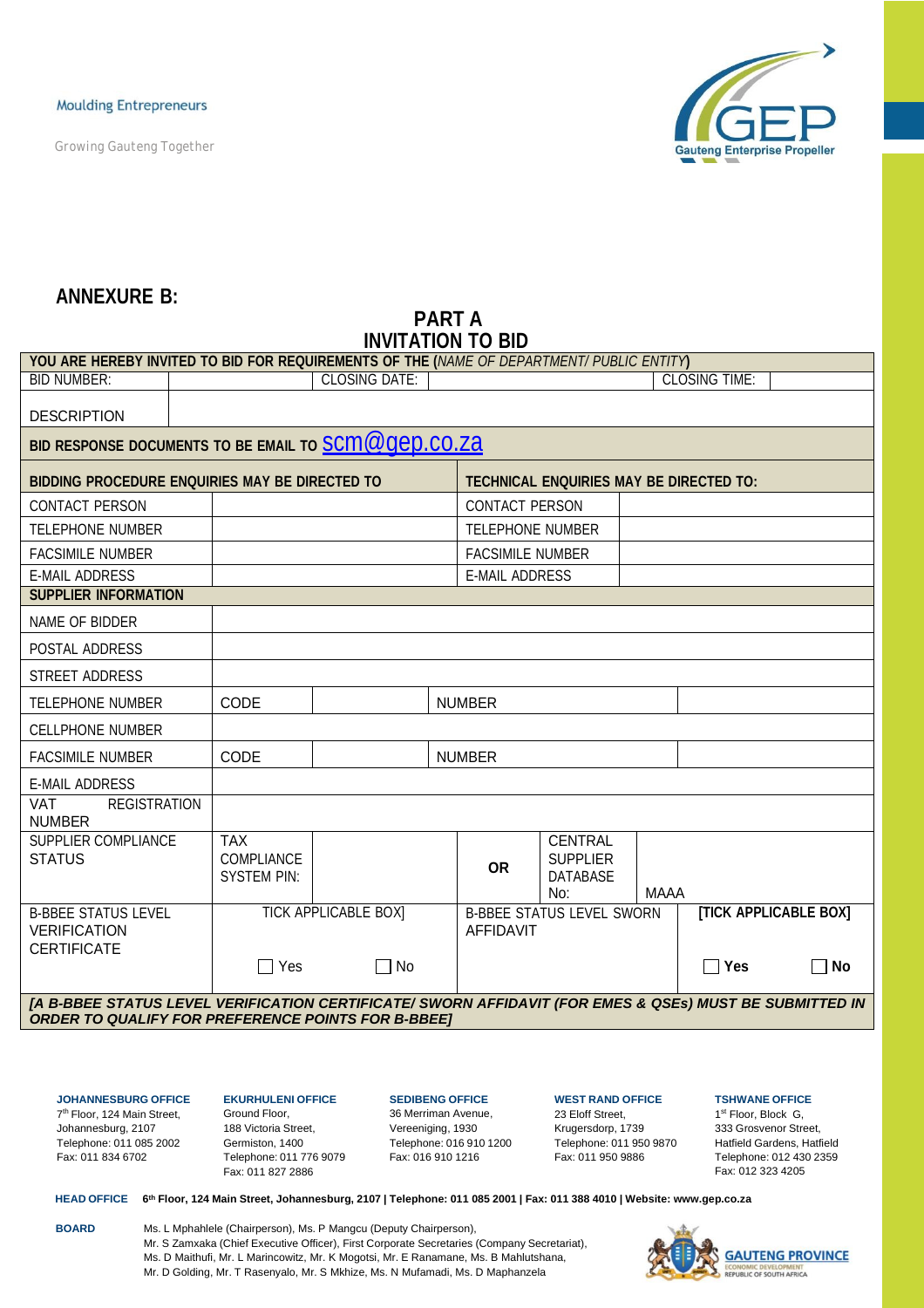*Growing Gauteng Together*



| ARE YOU THE ACCREDITED<br>REPRESENTATIVE IN<br>SOUTH AFRICA FOR THE<br><b>GOODS /SERVICES /WORKS</b><br>OFFERED?                                                                                                                                                                                       | $\square$ No<br> Yes<br>[IF YES ENCLOSE PROOF]                  | ARE YOU A FOREIGN BASED<br>SUPPLIER FOR THE GOODS<br><b>/SERVICES /WORKS OFFERED?</b> | $\sqcap$ Yes<br> No<br><b>IF YES, ANSWER THE</b><br><b>QUESTIONNAIRE BELOW 1</b> |  |  |
|--------------------------------------------------------------------------------------------------------------------------------------------------------------------------------------------------------------------------------------------------------------------------------------------------------|-----------------------------------------------------------------|---------------------------------------------------------------------------------------|----------------------------------------------------------------------------------|--|--|
| QUESTIONNAIRE TO BIDDING FOREIGN SUPPLIERS                                                                                                                                                                                                                                                             |                                                                 |                                                                                       |                                                                                  |  |  |
|                                                                                                                                                                                                                                                                                                        | IS THE ENTITY A RESIDENT OF THE REPUBLIC OF SOUTH AFRICA (RSA)? |                                                                                       | YES $\Box$ NO                                                                    |  |  |
| DOES THE ENTITY HAVE A BRANCH IN THE RSA?                                                                                                                                                                                                                                                              |                                                                 |                                                                                       | $YES \Box NO$                                                                    |  |  |
| $YES \Box NO$<br>DOES THE ENTITY HAVE A PERMANENT ESTABLISHMENT IN THE RSA?                                                                                                                                                                                                                            |                                                                 |                                                                                       |                                                                                  |  |  |
| DOES THE ENTITY HAVE ANY SOURCE OF INCOME IN THE RSA?<br>YES I INO                                                                                                                                                                                                                                     |                                                                 |                                                                                       |                                                                                  |  |  |
| IS THE ENTITY LIABLE IN THE RSA FOR ANY FORM OF TAXATION?<br>$YES$ $\Box$ NO<br>IF THE ANSWER IS "NO" TO ALL OF THE ABOVE, THEN IT IS NOT A REQUIREMENT TO REGISTER FOR A TAX COMPLIANCE STATUS<br>SYSTEM PIN CODE FROM THE SOUTH AFRICAN REVENUE SERVICE (SARS) AND IF NOT REGISTER AS PER 2.3 BELOW. |                                                                 |                                                                                       |                                                                                  |  |  |
| <b>PART B</b><br><b>TERMS AND CONDITIONS FOR BIDDING</b>                                                                                                                                                                                                                                               |                                                                 |                                                                                       |                                                                                  |  |  |
| <b>BID SUBMISSION:</b>                                                                                                                                                                                                                                                                                 |                                                                 |                                                                                       |                                                                                  |  |  |

- 1.1. BIDS MUST BE DELIVERED BY THE STIPULATED TIME TO THE CORRECT EMAIL ADDRESS. LATE BIDS WILL NOT BE ACCEPTED FOR CONSIDERATION.
- **1.2. ALL BIDS MUST BE SUBMITTED ON THE OFFICIAL FORMS PROVIDED–(NOT TO BE RE-TYPED) OR IN THE MANNER PRESCRIBED IN THE BID DOCUMENT.**
- 1.3. THIS BID IS SUBJECT TO THE PREFERENTIAL PROCUREMENT POLICY FRAMEWORK ACT, 2000 AND THE PREFERENTIAL PROCUREMENT REGULATIONS, 2017, THE GENERAL CONDITIONS OF CONTRACT (GCC) AND, IF APPLICABLE, ANY OTHER SPECIAL CONDITIONS OF CONTRACT.
- **1.4. THE SUCCESSFUL BIDDER WILL BE REQUIRED TO FILL IN AND SIGN A WRITTEN CONTRACT FORM (SBD7).**

### **2. TAX COMPLIANCE REQUIREMENTS**

- 2.1 BIDDERS MUST ENSURE COMPLIANCE WITH THEIR TAX OBLIGATIONS.
- 2.2 BIDDERS ARE REQUIRED TO SUBMIT THEIR UNIQUE PERSONAL IDENTIFICATION NUMBER (PIN) ISSUED BY SARS TO ENABLE THE ORGAN OF STATE TO VERIFY THE TAXPAYER'S PROFILE AND TAX STATUS.
- 2.3 APPLICATION FOR TAX COMPLIANCE STATUS (TCS) PIN MAY BE MADE VIA E-FILING THROUGH THE SARS WEBSITE [WWW.SARS.GOV.ZA.](http://www.sars.gov.za/)
- 2.4 BIDDERS MAY ALSO SUBMIT A PRINTED TCS CERTIFICATE TOGETHER WITH THE BID.
- 2.5 IN BIDS WHERE CONSORTIA / JOINT VENTURES / SUB-CONTRACTORS ARE INVOLVED, EACH PARTY MUST SUBMIT A SEPARATE TCS CERTIFICATE / PIN / CSD NUMBER.
- 2.6 WHERE NO TCS IS AVAILABLE BUT THE BIDDER IS REGISTERED ON THE CENTRAL SUPPLIER DATABASE (CSD), A CSD NUMBER MUST BE PROVIDED.
- 2.7 NO BIDS WILL BE CONSIDERED FROM PERSONS IN THE SERVICE OF THE STATE, COMPANIES WITH DIRECTORS WHO ARE PERSONS IN THE SERVICE OF THE STATE, OR CLOSE CORPORATIONS WITH MEMBERS PERSONS IN THE SERVICE OF THE STATE."

**JOHANNESBURG OFFICE** 7th Floor, 124 Main Street, Johannesburg, 2107 Telephone: 011 085 2002 Fax: 011 834 6702

**EKURHULENI OFFICE** Ground Floor, 188 Victoria Street, Germiston, 1400 Telephone: 011 776 9079 Fax: 011 827 2886

**SEDIBENG OFFICE** 36 Merriman Avenue, Vereeniging, 1930 Telephone: 016 910 1200 Fax: 016 910 1216

**WEST RAND OFFICE** 23 Eloff Street, Krugersdorp, 1739 Telephone: 011 950 9870 Fax: 011 950 9886

**TSHWANE OFFICE** 1st Floor, Block G. 333 Grosvenor Street, Hatfield Gardens, Hatfield Telephone: 012 430 2359 Fax: 012 323 4205

HEAD OFFICE 6th Floor, 124 Main Street, Johannesburg, 2107 | Telephone: 011 085 2001 | Fax: 011 388 4010 | Website: [www.gep.co.za](http://www.gep.co.za/)

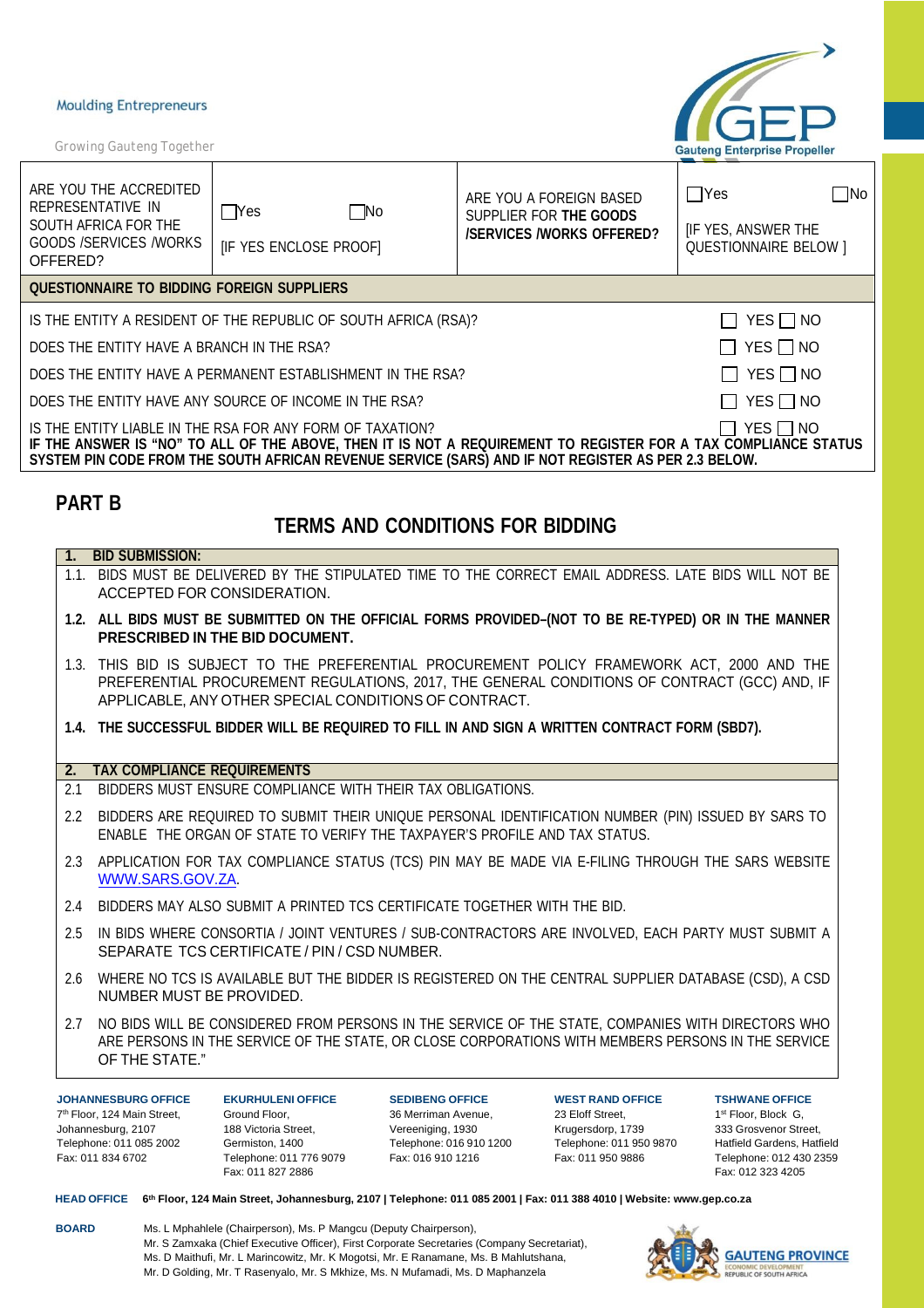*Growing Gauteng Together* **NB: FAILURE TO PROVIDE / OR COMPLY WITH ANY OF THE ABOVE PARTICULARS MAY RENDER THE BID INVALID**.

SIGNATURE OF BIDDER: ……………………………………………

CAPACITY UNDER WHICH THIS BID IS SIGNED: …………………………………………… (Proof of authority must be submitted e.g. company resolution)

DATE: …………………………………………...



**ANNEXURE C: SBD 4**

# **DECLARATION OF INTEREST**

- 1. Any legal person, including persons employed by the state<sup>1</sup>, or persons having a kinship with persons employed by the state, including a blood relationship, may make an offer or offers in terms of this invitation to bid (includes an advertised competitive bid, a limited bid, a proposal or written price quotation). In view of possible allegations of favouritism, should the resulting bid, or part thereof, be awarded to persons employed by the state, or to persons connected with or related to them, it is required that the bidder or his/her authorised representative declare his/her position in relation to the authorised representative declare his/her position in relation to the evaluating/adjudicating authority where
	- the bidder is employed by the state; and/or
	- the legal person on whose behalf the bidding document is signed, has a relationship with persons/a person who are/is involved in the evaluation and or adjudication of the bid(s), or where it is known that such a relationship exists between the person or persons for or on whose behalf the declarant acts and persons who are involved with the evaluation and or adjudication of the bid.
- **2. In order to give effect to the above, the following questionnaire must be completed and submitted with the bid.**
- 2.1 Full Name of bidder or his or her representative: ………………………………………… ........................................................................................................................................
- 2.2 Identity Number:……………………..………………………………………………………...
- 2.3 Position occupied in the Company (director, trustee, shareholder², member):

# 2.4 Registration number of company, enterprise, close corporation, partnership agreement or trust: ......………………………..…………..……………………………….

………………………………………………………….......………………………………......

**JOHANNESBURG OFFICE** 7th Floor, 124 Main Street, Johannesburg, 2107 Telephone: 011 085 2002 Fax: 011 834 6702

**EKURHULENI OFFICE** Ground Floor, 188 Victoria Street, Germiston, 1400 Telephone: 011 776 9079 Fax: 011 827 2886

**SEDIBENG OFFICE** 36 Merriman Avenue, Vereeniging, 1930 Telephone: 016 910 1200 Fax: 016 910 1216

**WEST RAND OFFICE** 23 Eloff Street, Krugersdorp, 1739 Telephone: 011 950 9870 Fax: 011 950 9886

**TSHWANE OFFICE** 1<sup>st</sup> Floor, Block G. 333 Grosvenor Street, Hatfield Gardens, Hatfield Telephone: 012 430 2359 Fax: 012 323 4205

HEAD OFFICE 6th Floor, 124 Main Street, Johannesburg, 2107 | Telephone: 011 085 2001 | Fax: 011 388 4010 | Website: [www.gep.co.za](http://www.gep.co.za/)

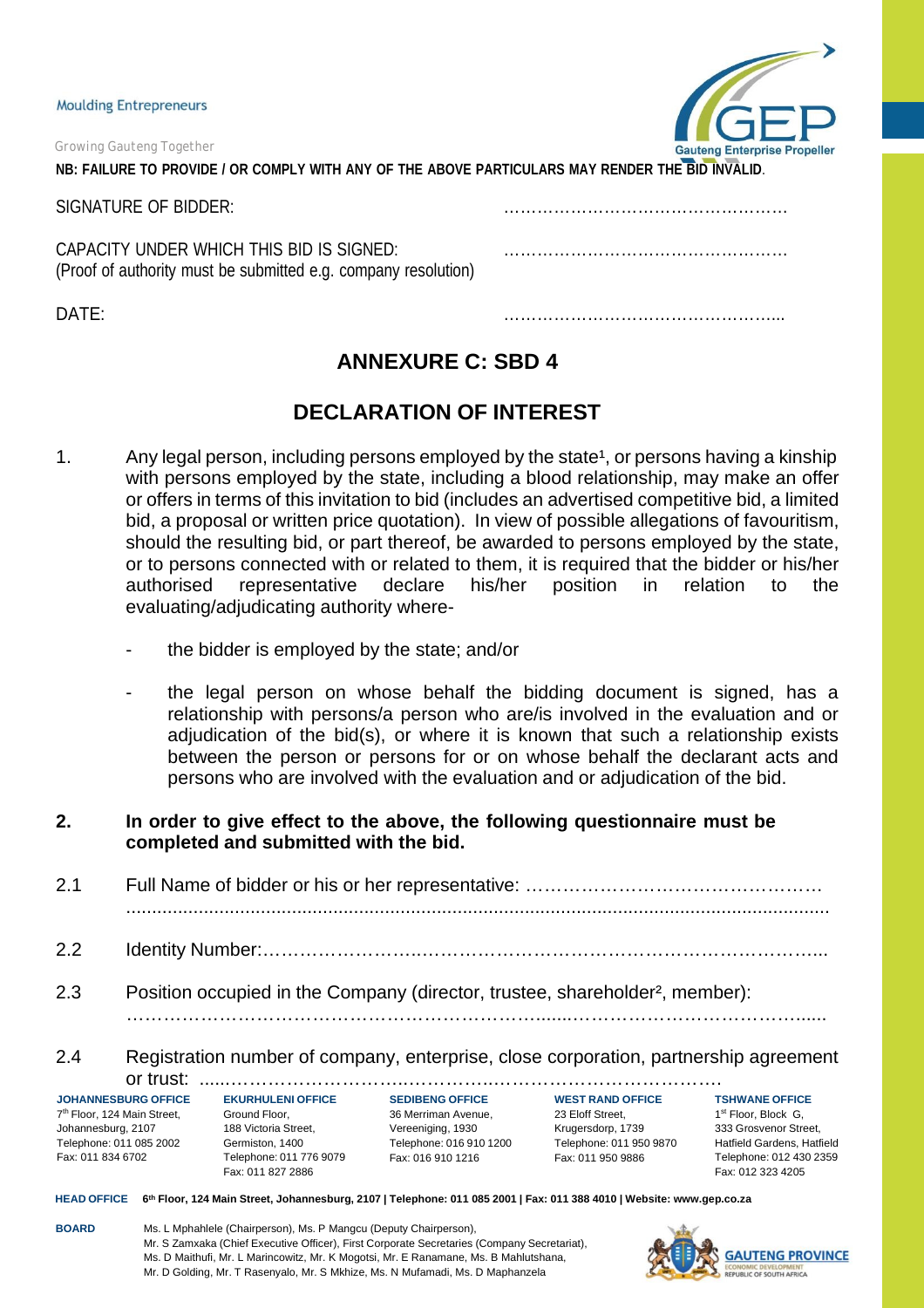*Growing Gauteng Together*



- 2.5 Tax Reference Number: ……………………………………………………………………
- 2.6 VAT Registration Number: ………………………………………………………………....
- 2.6.1 The names of all directors / trustees / shareholders / members, their individual identity numbers, tax reference numbers and, if applicable, employee / PERSAL numbers must be indicated in paragraph 3 below.
- <sup>1</sup>"State" means -

Johannesburg, 2107 Telephone: 011 085 2002 Fax: 011 834 6702

- (a) any national or provincial department, national or provincial public entity or constitutional institution within the meaning of the Public Finance Management Act, 1999 (Act No. 1 of 1999);
- (b) any municipality or municipal entity;
- (c) provincial legislature;
- (d) national Assembly or the national Council of provinces; or
- (e) Parliament.
- <sup>2"</sup> Shareholder" means a person who owns shares in the company and is actively involved in the management of the enterprise or business and exercises control over the enterprise.

| 2.7   |                                                                       | presently employed by the state?              | Are you or any person connected with the bidder                                                                         |                                             | YES / NO                                                 |
|-------|-----------------------------------------------------------------------|-----------------------------------------------|-------------------------------------------------------------------------------------------------------------------------|---------------------------------------------|----------------------------------------------------------|
| 2.7.1 |                                                                       | If so, furnish the following particulars:     |                                                                                                                         |                                             |                                                          |
|       |                                                                       | connected to the bidder is employed:          | Name of person / director / trustee / shareholder/ member:<br>Name of state institution at which you or the person      |                                             |                                                          |
|       |                                                                       |                                               |                                                                                                                         |                                             |                                                          |
|       | Any other particulars:                                                |                                               |                                                                                                                         |                                             |                                                          |
|       |                                                                       |                                               |                                                                                                                         |                                             |                                                          |
|       |                                                                       | work outside employment in the public sector? | 2.7.2 If you are presently employed by the state, did you obtain<br>the appropriate authority to undertake remunerative |                                             | YES / NO                                                 |
|       | document?                                                             |                                               | <b>2.7.2.1</b> If yes, did you attach proof of such authority to the bid                                                |                                             | YES / NO                                                 |
|       | <b>JOHANNESBURG OFFICE</b><br>7 <sup>th</sup> Floor, 124 Main Street, | <b>EKURHULENI OFFICE</b><br>Ground Floor,     | <b>SEDIBENG OFFICE</b><br>36 Merriman Avenue,                                                                           | <b>WEST RAND OFFICE</b><br>23 Eloff Street, | <b>TSHWANE OFFICE</b><br>1 <sup>st</sup> Floor, Block G, |

1st Floor, Block G. 333 Grosvenor Street, Hatfield Gardens, Hatfield Telephone: 012 430 2359 Fax: 012 323 4205

HEAD OFFICE 6th Floor, 124 Main Street, Johannesburg, 2107 | Telephone: 011 085 2001 | Fax: 011 388 4010 | Website: [www.gep.co.za](http://www.gep.co.za/)

Vereeniging, 1930 Telephone: 016 910 1200 Fax: 016 910 1216

Krugersdorp, 1739 Telephone: 011 950 9870 Fax: 011 950 9886

**BOARD** Ms. L Mphahlele (Chairperson), Ms. P Mangcu (Deputy Chairperson), Mr. S Zamxaka (Chief Executive Officer), First Corporate Secretaries (Company Secretariat), Ms. D Maithufi, Mr. L Marincowitz, Mr. K Mogotsi, Mr. E Ranamane, Ms. B Mahlutshana, Mr. D Golding, Mr. T Rasenyalo, Mr. S Mkhize, Ms. N Mufamadi, Ms. D Maphanzela

188 Victoria Street, Germiston, 1400 Telephone: 011 776 9079 Fax: 011 827 2886

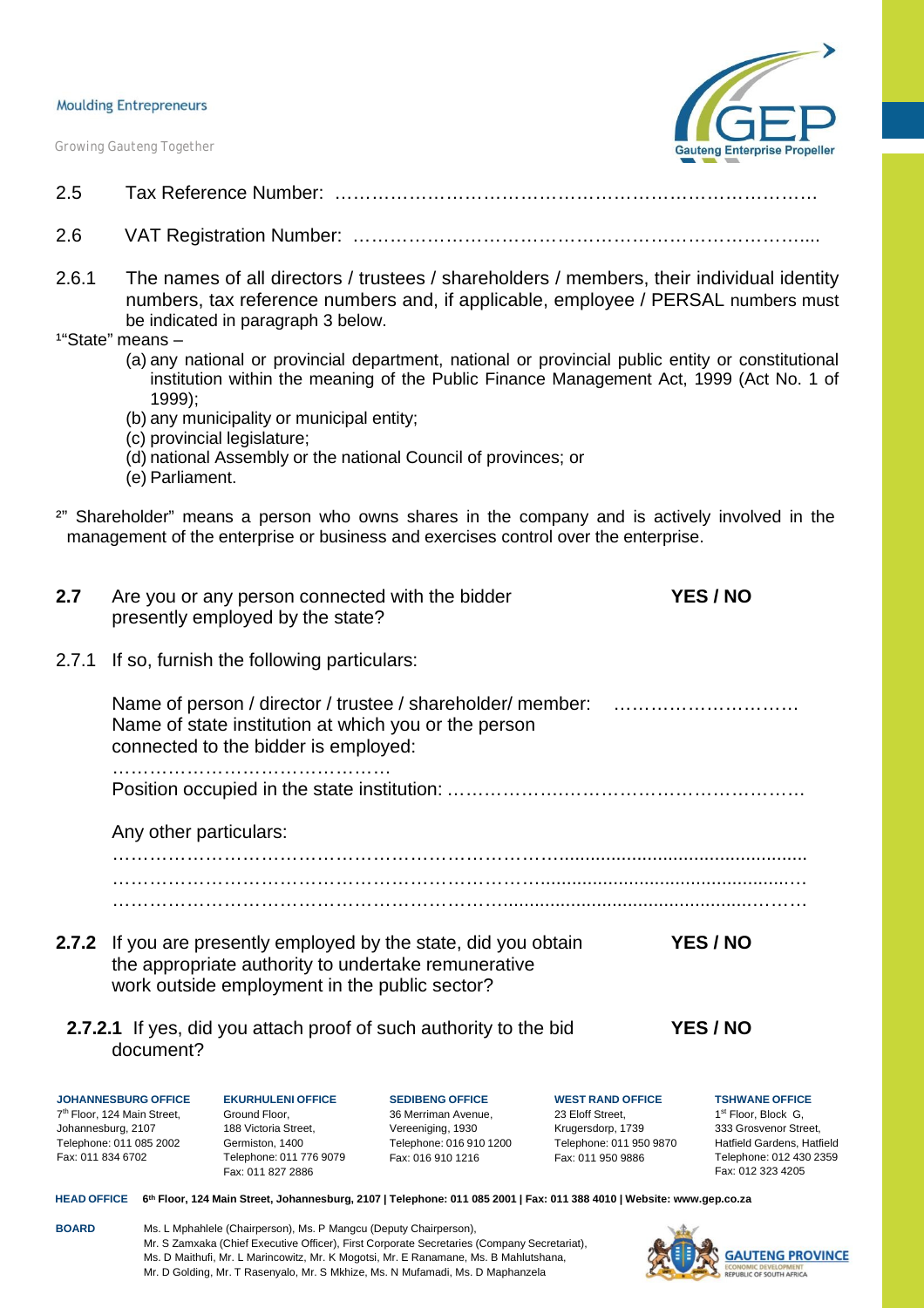Johannesburg, 2107 Telephone: 011 085 2002 Fax: 011 834 6702



|         | <b>Growing Gauteng Together</b>                                       |                                                    |                                                                                                                                                                                                                                        |                                             | <b>Gauteng Enterprise</b>                         |
|---------|-----------------------------------------------------------------------|----------------------------------------------------|----------------------------------------------------------------------------------------------------------------------------------------------------------------------------------------------------------------------------------------|---------------------------------------------|---------------------------------------------------|
|         |                                                                       |                                                    | (Note: Failure to submit proof of such authority, where                                                                                                                                                                                |                                             |                                                   |
|         |                                                                       |                                                    | applicable, may result in the disqualification of the bid.                                                                                                                                                                             |                                             |                                                   |
| 2.7.2.2 |                                                                       |                                                    | If no, furnish reasons for non-submission of such proof:                                                                                                                                                                               |                                             |                                                   |
|         |                                                                       |                                                    |                                                                                                                                                                                                                                        |                                             |                                                   |
|         |                                                                       |                                                    |                                                                                                                                                                                                                                        |                                             |                                                   |
|         |                                                                       |                                                    | 2.8 Did you or your spouse, or any of the company's directors /<br>trustees / shareholders / members or their spouses conduct<br>business with the state in the previous twelve months?                                                |                                             | YES / NO                                          |
| 2.8.1   |                                                                       | If so, furnish particulars:                        |                                                                                                                                                                                                                                        |                                             |                                                   |
|         |                                                                       |                                                    |                                                                                                                                                                                                                                        |                                             |                                                   |
|         |                                                                       |                                                    |                                                                                                                                                                                                                                        |                                             |                                                   |
| 2.9.1   | If so, furnish particulars.                                           | the evaluation and or adjudication of this bid?    | 2.9 Do you, or any person connected with the bidder, have<br>any relationship (family, friend, other) with a person<br>employed by the state and who may be involved with                                                              |                                             | YES / NO                                          |
|         |                                                                       |                                                    |                                                                                                                                                                                                                                        |                                             |                                                   |
|         |                                                                       |                                                    |                                                                                                                                                                                                                                        |                                             |                                                   |
|         |                                                                       |                                                    |                                                                                                                                                                                                                                        |                                             |                                                   |
| 2.10    | of this bid?                                                          |                                                    | Are you, or any person connected with the bidder,<br>aware of any relationship (family, friend, other) between<br>any other bidder and any person employed by the state<br>who may be involved with the evaluation and or adjudication |                                             | <b>YES/NO</b>                                     |
|         | 2.10.1 If so, furnish particulars.                                    |                                                    |                                                                                                                                                                                                                                        |                                             |                                                   |
|         |                                                                       |                                                    |                                                                                                                                                                                                                                        |                                             |                                                   |
|         |                                                                       |                                                    |                                                                                                                                                                                                                                        |                                             |                                                   |
| 2.11    |                                                                       | whether or not they are bidding for this contract? | Do you or any of the directors / trustees / shareholders / members<br>of the company have any interest in any other related companies                                                                                                  |                                             | <b>YES/NO</b>                                     |
|         | 2.11.1 If so, furnish particulars:                                    |                                                    |                                                                                                                                                                                                                                        |                                             |                                                   |
|         | <b>JOHANNESBURG OFFICE</b><br>7 <sup>th</sup> Floor, 124 Main Street, | <b>EKURHULENI OFFICE</b><br>Ground Floor,          | <b>SEDIBENG OFFICE</b><br>36 Merriman Avenue,                                                                                                                                                                                          | <b>WEST RAND OFFICE</b><br>23 Eloff Street, | <b>TSHWANE OF</b><br>1 <sup>st</sup> Floor, Block |

**FFICE** 1st Floor, Block G, 333 Grosvenor Street, Hatfield Gardens, Hatfield Telephone: 012 430 2359 Fax: 012 323 4205

HEAD OFFICE 6th Floor, 124 Main Street, Johannesburg, 2107 | Telephone: 011 085 2001 | Fax: 011 388 4010 | Website: [www.gep.co.za](http://www.gep.co.za/)

Vereeniging, 1930 Telephone: 016 910 1200 Fax: 016 910 1216

Krugersdorp, 1739 Telephone: 011 950 9870 Fax: 011 950 9886

**BOARD** Ms. L Mphahlele (Chairperson), Ms. P Mangcu (Deputy Chairperson), Mr. S Zamxaka (Chief Executive Officer), First Corporate Secretaries (Company Secretariat), Ms. D Maithufi, Mr. L Marincowitz, Mr. K Mogotsi, Mr. E Ranamane, Ms. B Mahlutshana, Mr. D Golding, Mr. T Rasenyalo, Mr. S Mkhize, Ms. N Mufamadi, Ms. D Maphanzela

188 Victoria Street, Germiston, 1400 Telephone: 011 776 9079 Fax: 011 827 2886

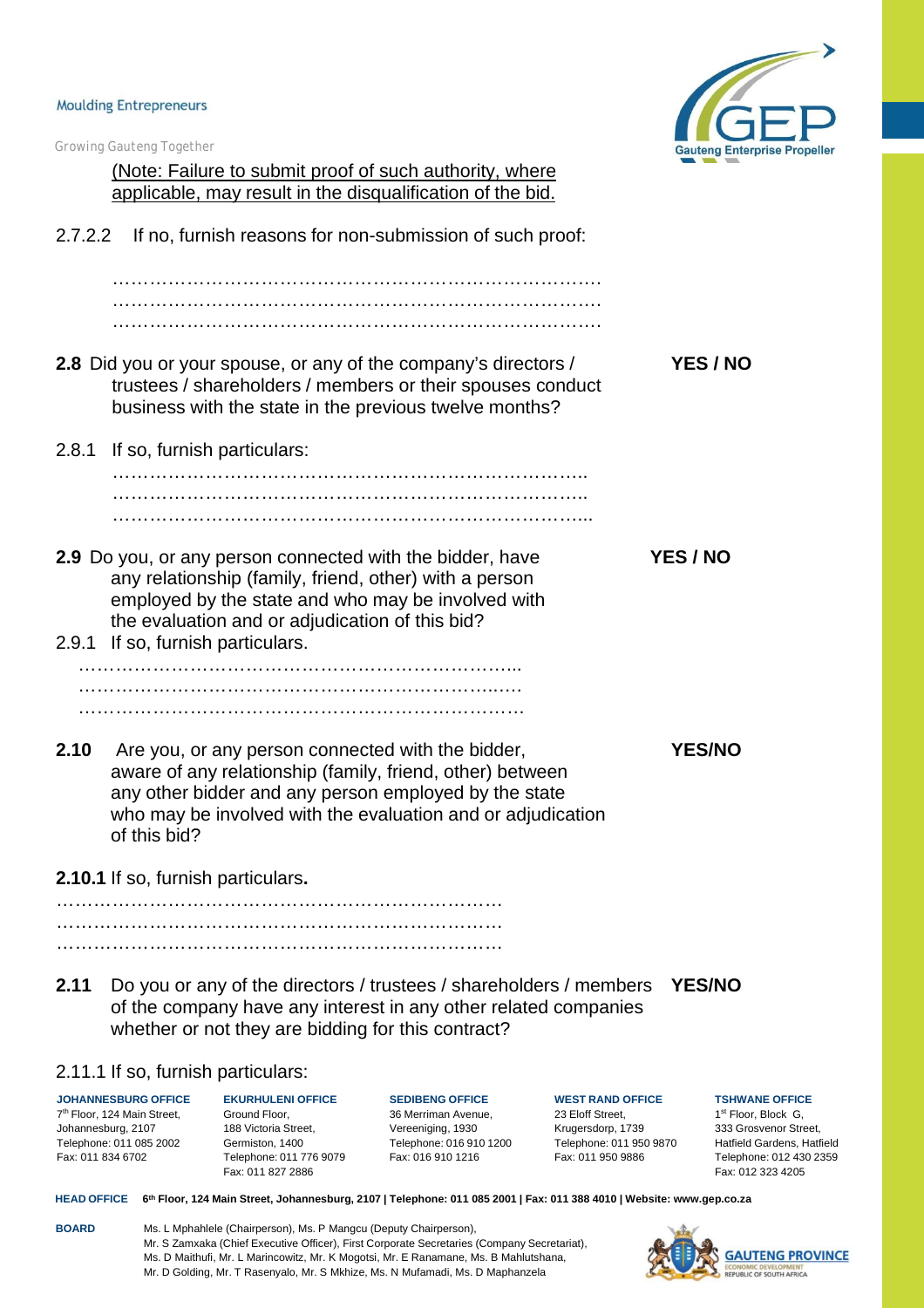*Growing Gauteng Together*



……………………………………………………………………………. ……………………………………………………………………………. …………………………………………………………………………….

# **3 Full details of directors / trustees / members / shareholders.**

| <b>Full Name</b> | <b>Identity</b><br><b>Number</b> | <b>Personal</b><br>Income<br>Reference<br>Tax<br><b>Number</b> | <b>Employee</b><br><b>State</b><br>Number / Persal<br><b>Number</b> |
|------------------|----------------------------------|----------------------------------------------------------------|---------------------------------------------------------------------|
|                  |                                  |                                                                |                                                                     |
|                  |                                  |                                                                |                                                                     |
|                  |                                  |                                                                |                                                                     |
|                  |                                  |                                                                |                                                                     |
|                  |                                  |                                                                |                                                                     |

# **4 DECLARATION**

I, THE UNDERSIGNED

(NAME)………………………………………………………………………

CERTIFY THAT THE INFORMATION FURNISHED IN PARAGRAPHS 2 AND 3 ABOVE IS CORRECT. I ACCEPT THAT THE STATE MAY REJECT THE BID OR ACT AGAINST ME SHOULD THIS

DECLARATION PROVE TO BE FALSE.

………………………………….. ..…………………………………………… Signature Date

…………………………………. ………………………………………………

Position **Name of bidder** 

**JOHANNESBURG OFFICE** 7th Floor, 124 Main Street, Johannesburg, 2107 Telephone: 011 085 2002

Fax: 011 834 6702

**EKURHULENI OFFICE** Ground Floor, 188 Victoria Street, Germiston, 1400 Telephone: 011 776 9079 Fax: 011 827 2886

**SEDIBENG OFFICE** 36 Merriman Avenue, Vereeniging, 1930 Telephone: 016 910 1200 Fax: 016 910 1216

**WEST RAND OFFICE** 23 Eloff Street, Krugersdorp, 1739 Telephone: 011 950 9870 Fax: 011 950 9886

**TSHWANE OFFICE** 1st Floor, Block G. 333 Grosvenor Street, Hatfield Gardens, Hatfield Telephone: 012 430 2359

Fax: 012 323 4205

HEAD OFFICE 6th Floor, 124 Main Street, Johannesburg, 2107 | Telephone: 011 085 2001 | Fax: 011 388 4010 | Website: [www.gep.co.za](http://www.gep.co.za/)

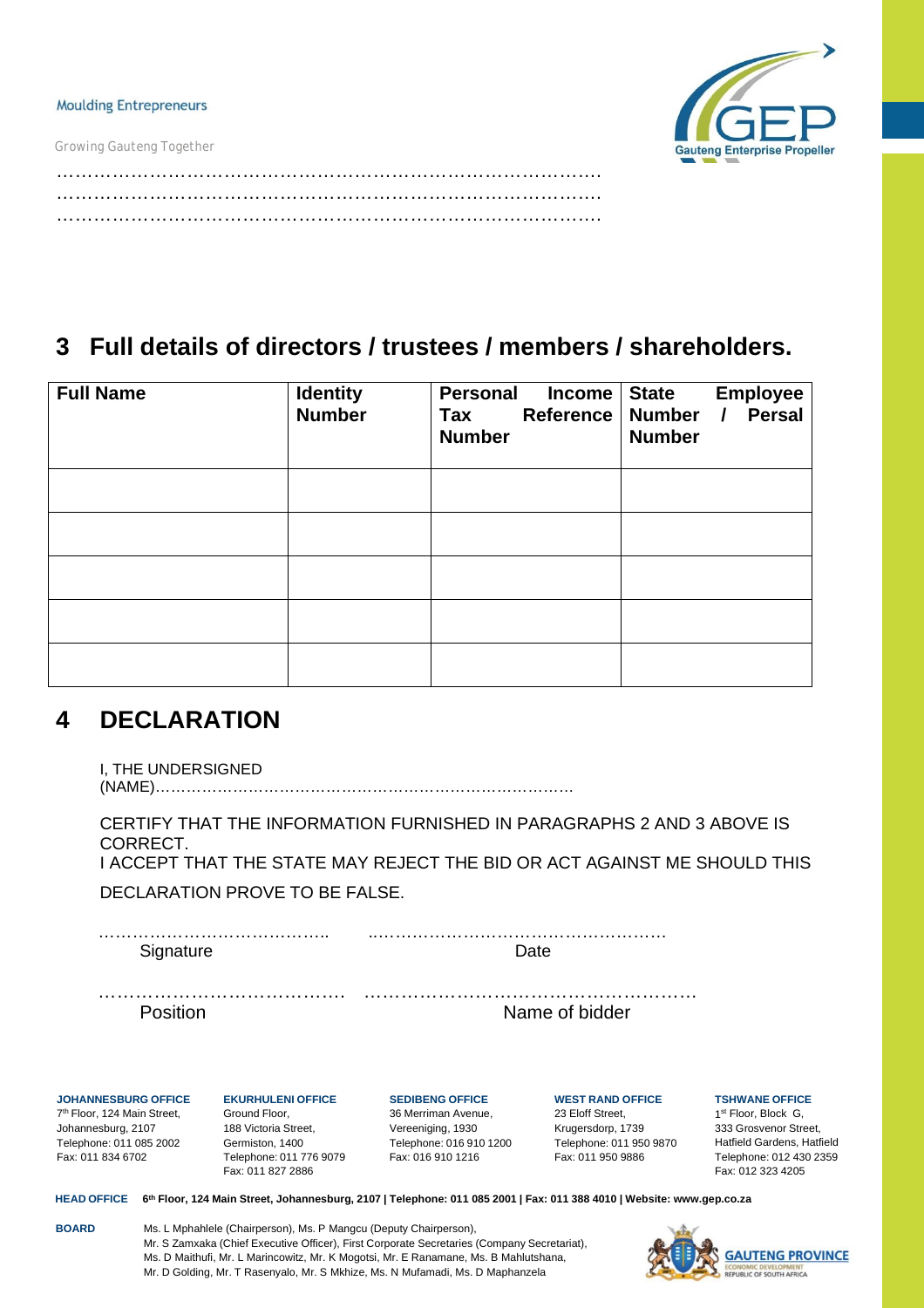*Growing Gauteng Together*



# **ANNEXURE D: SBD 8**

# **DECLARATIONOF BIDDER'S PASTSUPPLY CHAIN MANAGEMENT PRACTICES**

- 1 This Standard Bidding Document must form part of all bids invited.
- 2 It serves as a declaration to be used by institutions in ensuring that when goods and services are being procured, all reasonable steps are taken to combat the abuse of the supply chain management system.
- 3 The bid of any bidder may be disregarded if that bidder, or any of its directors have
	- a. abused the institution's supply chain management system;
	- b. committed fraud or any other improper conduct in relation to such system; or
	- c. failed to perform on any previous contract.
- **4 In order to give effect to the above, the following questionnaire must be completed and submitted with the bid.**

| <b>Item</b>                                                                                                                                                                                | <b>Question</b>                         |                          |                                                                                      |                         | Yes                     | N <sub>o</sub>                  |  |
|--------------------------------------------------------------------------------------------------------------------------------------------------------------------------------------------|-----------------------------------------|--------------------------|--------------------------------------------------------------------------------------|-------------------------|-------------------------|---------------------------------|--|
| 4.1                                                                                                                                                                                        |                                         |                          | Is the bidder or any of its directors listed on the National Treasury's Database of  |                         | Yes                     | No                              |  |
|                                                                                                                                                                                            | public sector?                          |                          | Restricted Suppliers as companies or persons prohibited from doing business with the |                         |                         |                                 |  |
|                                                                                                                                                                                            |                                         |                          | (Companies or persons who are listed on this Database were informed in writing       |                         |                         |                                 |  |
|                                                                                                                                                                                            |                                         |                          | of this restriction by the Accounting Officer/Authority of the institution that      |                         |                         |                                 |  |
|                                                                                                                                                                                            |                                         |                          | imposed the restriction after the <i>audi alteram partem</i> rule was applied).      |                         |                         |                                 |  |
| The Database of Restricted Suppliers now resides on the National Treasury's<br>website(www.treasury.gov.za) and can be accessed by clicking on its link at the<br>bottom of the home page. |                                         |                          |                                                                                      |                         |                         |                                 |  |
| 4.1.1                                                                                                                                                                                      | If so, furnish particulars:             |                          |                                                                                      |                         |                         |                                 |  |
|                                                                                                                                                                                            |                                         |                          |                                                                                      |                         |                         |                                 |  |
|                                                                                                                                                                                            |                                         |                          |                                                                                      |                         |                         |                                 |  |
|                                                                                                                                                                                            | <b>JOHANNESBURG OFFICE</b>              | <b>EKURHULENI OFFICE</b> | <b>SEDIBENG OFFICE</b>                                                               | <b>WEST RAND OFFICE</b> |                         | <b>TSHWANE OFFICE</b>           |  |
|                                                                                                                                                                                            | 7 <sup>th</sup> Floor, 124 Main Street, | Ground Floor,            | 36 Merriman Avenue.                                                                  | 23 Eloff Street,        |                         | 1 <sup>st</sup> Floor, Block G, |  |
| Johannesburg, 2107                                                                                                                                                                         |                                         | 188 Victoria Street,     | Vereeniging, 1930                                                                    | Krugersdorp, 1739       |                         | 333 Grosvenor Street,           |  |
|                                                                                                                                                                                            | Telephone: 011 085 2002                 | Germiston, 1400          | Telephone: 016 910 1200                                                              | Telephone: 011 950 9870 |                         | Hatfield Gardens, Hatfield      |  |
| Fax: 016 910 1216<br>Fax: 011 834 6702<br>Telephone: 011 776 9079<br>Fax: 011 950 9886                                                                                                     |                                         |                          |                                                                                      |                         | Telephone: 012 430 2359 |                                 |  |

HEAD OFFICE 6th Floor, 124 Main Street, Johannesburg, 2107 | Telephone: 011 085 2001 | Fax: 011 388 4010 | Website: [www.gep.co.za](http://www.gep.co.za/)

**BOARD** Ms. L Mphahlele (Chairperson), Ms. P Mangcu (Deputy Chairperson), Mr. S Zamxaka (Chief Executive Officer), First Corporate Secretaries (Company Secretariat), Ms. D Maithufi, Mr. L Marincowitz, Mr. K Mogotsi, Mr. E Ranamane, Ms. B Mahlutshana, Mr. D Golding, Mr. T Rasenyalo, Mr. S Mkhize, Ms. N Mufamadi, Ms. D Maphanzela

Fax: 011 827 2886



Fax: 012 323 4205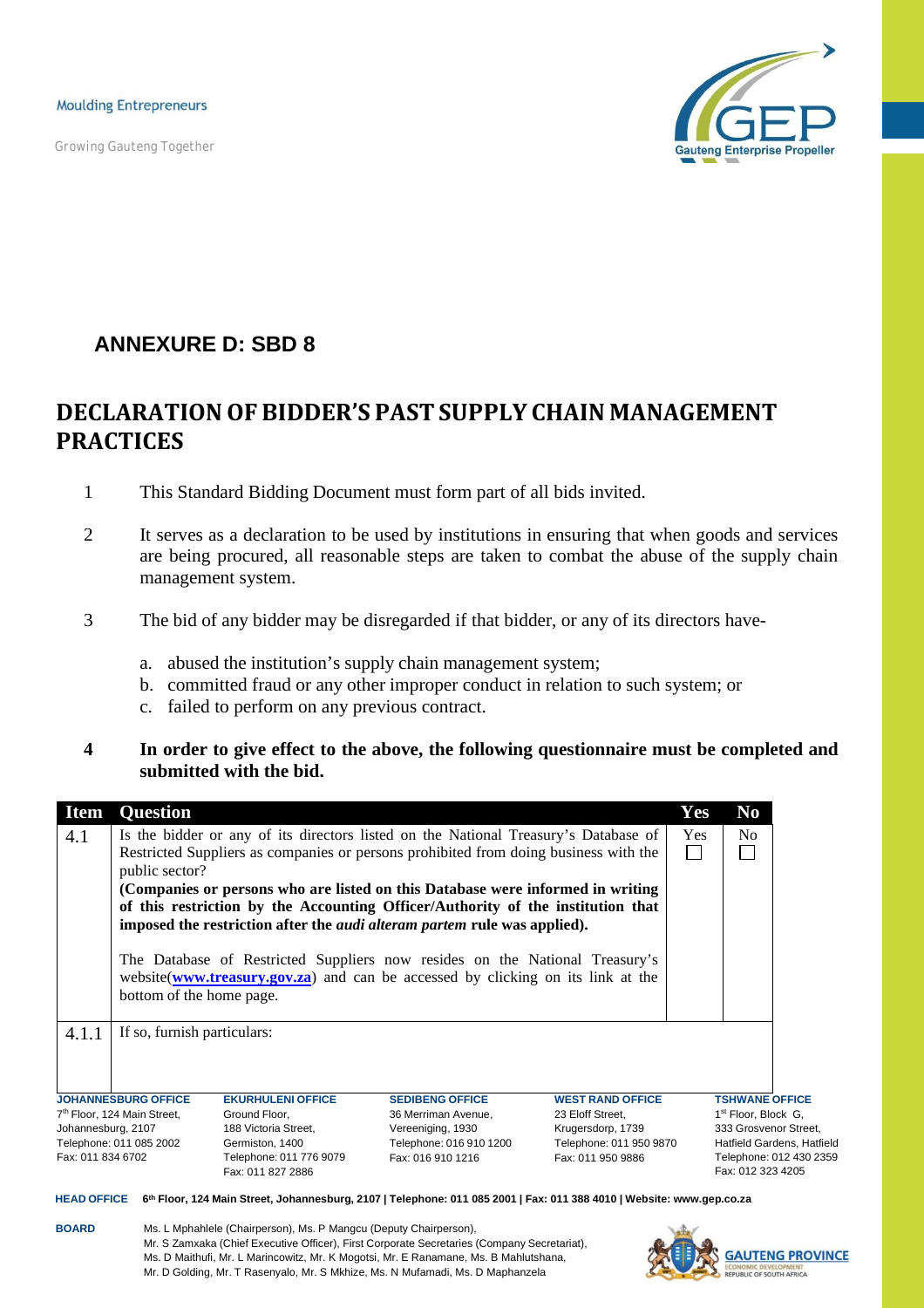

*Growing Gauteng Together*

| 4.2   | Is the bidder or any of its directors listed on the Register for Tender Defaulters in<br>terms of section 29 of the Prevention and Combating of Corrupt Activities Act (No 12<br>of 2004)?<br>The Register for Tender Defaulters can be accessed on the National Treasury's<br>website (www.treasury.gov.za) by clicking on its link at the bottom of the home<br>page. | Yes | No             |
|-------|-------------------------------------------------------------------------------------------------------------------------------------------------------------------------------------------------------------------------------------------------------------------------------------------------------------------------------------------------------------------------|-----|----------------|
| 4.2.1 | If so, furnish particulars:                                                                                                                                                                                                                                                                                                                                             |     |                |
| 4.3   | Was the bidder or any of its directors convicted by a court of law (including a court<br>outside of the Republic of South Africa) for fraud or corruption during the past five<br>years?                                                                                                                                                                                | Yes | N <sub>0</sub> |
| 4.3.1 | If so, furnish particulars:                                                                                                                                                                                                                                                                                                                                             |     |                |
| 4.4   | Was any contract between the bidder and any organ of state terminated during the past<br>five years on account of failure to perform on or comply with the contract?                                                                                                                                                                                                    | Yes | N <sub>0</sub> |
| 4.4.1 | If so, furnish particulars:                                                                                                                                                                                                                                                                                                                                             |     |                |

## **CERTIFICATION**

### **I, THE UNDERSIGNED (FULL NAME)………………………………………………… CERTIFY THAT THE INFORMATION FURNISHED ON THIS DECLARATION FORM IS TRUE AND CORRECT.**

### **I ACCEPT THAT, IN ADDITION TO CANCELLATION OF A CONTRACT, ACTION MAY BE TAKEN AGAINST ME SHOULD THIS DECLARATION PROVE TO BE FALSE.**

**………………………………………... ………………………….. Signature Date**

**………………………………………. ………………………….. Position Name** of Bidder

Js365bW

**JOHANNESBURG OFFICE** 7th Floor, 124 Main Street, Johannesburg, 2107 Telephone: 011 085 2002 Fax: 011 834 6702

**EKURHULENI OFFICE** Ground Floor, 188 Victoria Street, Germiston, 1400 Telephone: 011 776 9079 Fax: 011 827 2886

**SEDIBENG OFFICE** 36 Merriman Avenue, Vereeniging, 1930 Telephone: 016 910 1200 Fax: 016 910 1216

**WEST RAND OFFICE** 23 Eloff Street, Krugersdorp, 1739 Telephone: 011 950 9870 Fax: 011 950 9886

**TSHWANE OFFICE** 1st Floor, Block G, 333 Grosvenor Street, Hatfield Gardens, Hatfield Telephone: 012 430 2359 Fax: 012 323 4205

HEAD OFFICE 6th Floor, 124 Main Street, Johannesburg, 2107 | Telephone: 011 085 2001 | Fax: 011 388 4010 | Website: [www.gep.co.za](http://www.gep.co.za/)

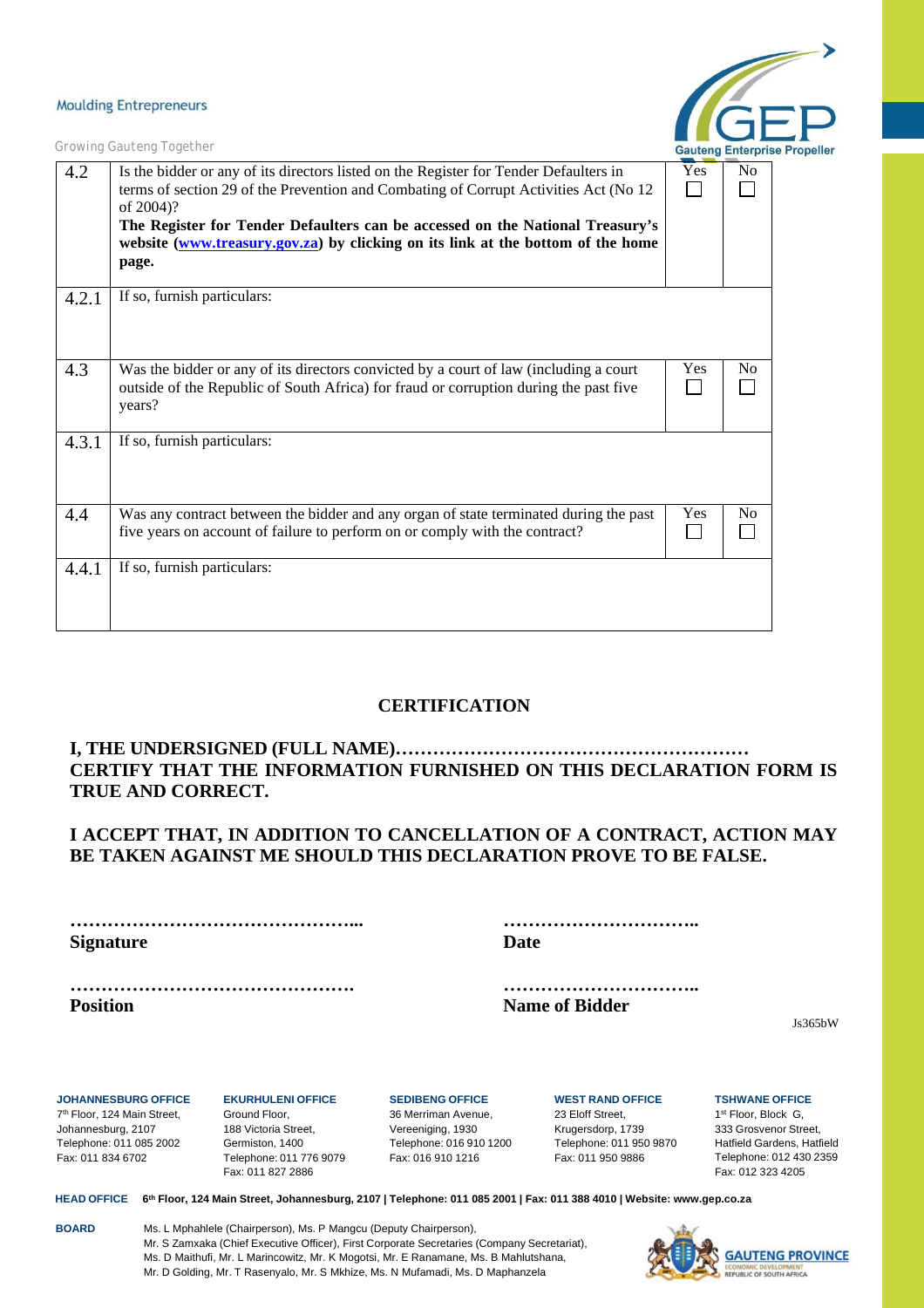*Growing Gauteng Together*



# **ANNEXURE E: SBD 9**

## **CERTIFICATE OF INDEPENDENT BID DETERMINATION**

- 1 This Standard Bidding Document (SBD) must form part of all bids<sup>1</sup> invited.
- 2 Section 4 (1) (b) (iii) of the Competition Act No. 89 of 1998, as amended, prohibits an agreement between, or concerted practice by, firms, or a decision by an association of firms, if it is between parties in a horizontal relationship and if it involves collusive bidding (or bid rigging).² Collusive bidding is a *pe se* prohibition meaning that it cannot be justified under any grounds.
- 3 Treasury Regulation 16A9 prescribes that accounting officers and accounting authorities must take all reasonable steps to prevent abuse of the supply chain management system and authorizes accounting officers and accounting authorities to:
	- a. disregard the bid of any bidder if that bidder, or any of its directors have abused the institution's supply chain management system and or committed fraud or any other improper conduct in relation to such system.
	- b. cancel a contract awarded to a supplier of goods and services if the supplier committed any corrupt or fraudulent act during the bidding process or the execution of that contract.
- 4 This SBD serves as a certificate of declaration that would be used by institutions to ensure that, when bids are considered, reasonable steps are taken to prevent any form of bidrigging.
- 5 In order to give effect to the above, the attached Certificate of Bid Determination (SBD 9) must be completed and submitted with the bid:

**¹ Includes price quotations, advertised competitive bids, limited bids and proposals.**

**JOHANNESBURG OFFICE** 7th Floor, 124 Main Street, Johannesburg, 2107 Telephone: 011 085 2002 Fax: 011 834 6702

**EKURHULENI OFFICE** Ground Floor, 188 Victoria Street, Germiston, 1400 Telephone: 011 776 9079 Fax: 011 827 2886

**SEDIBENG OFFICE** 36 Merriman Avenue, Vereeniging, 1930 Telephone: 016 910 1200 Fax: 016 910 1216

**WEST RAND OFFICE** 23 Eloff Street, Krugersdorp, 1739 Telephone: 011 950 9870 Fax: 011 950 9886

**TSHWANE OFFICE** 1st Floor, Block G. 333 Grosvenor Street, Hatfield Gardens, Hatfield Telephone: 012 430 2359 Fax: 012 323 4205

HEAD OFFICE 6th Floor, 124 Main Street, Johannesburg, 2107 | Telephone: 011 085 2001 | Fax: 011 388 4010 | Website: [www.gep.co.za](http://www.gep.co.za/)

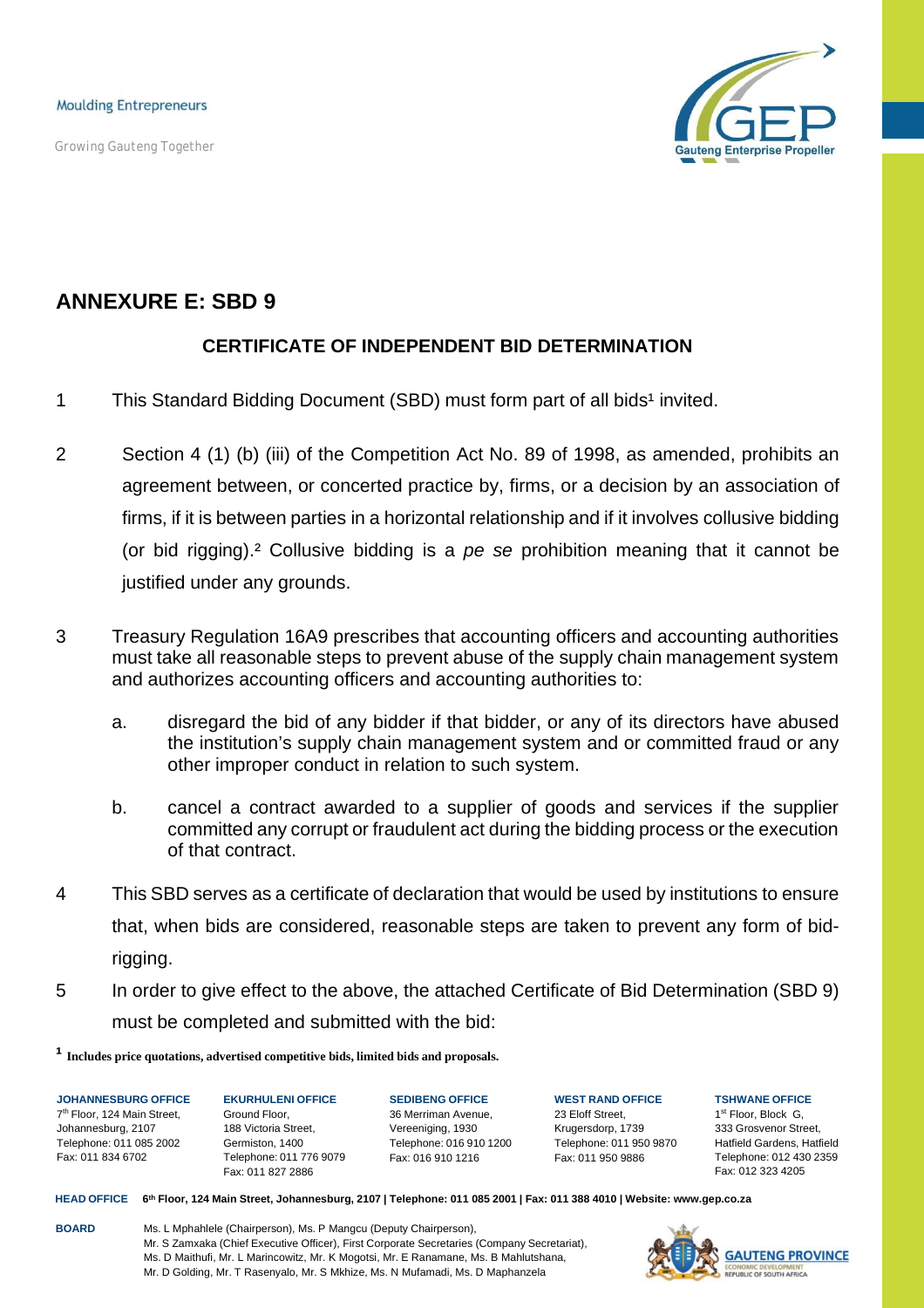#### *Growing Gauteng Together*



**² Bid rigging (or collusive bidding) occurs when businesses, that would otherwise be expected to compete, secretly conspire to raise prices or lower** the quality of goods and / or services for purchasers who wish to acquire goods and / or services through a bidding process. Bid rigging is, therefore, **an agreement between competitors not to compete.**

**SBD 9**

## **CERTIFICATE OF INDEPENDENT BID DETERMINATION**

I, the undersigned, in submitting the accompanying bid:

(Bid Number and Description)

in response to the invitation for the bid made by:

(Name of Institution)

do hereby make the following statements that I certify to be true and complete in every respect:

I certify, on behalf of: that: that: that: that: that: that: that: that: that: that: that: that: that: that: that: that: that: that: that: that: that: that: that: that: that: that: that: that: that: that: that: that: that:

(Name of Bidder)

- 1. I have read and I understand the contents of this Certificate;
- 2. I understand that the accompanying bid will be disqualified if this Certificate is found not to be true and complete in every respect;
- 3. I am authorized by the bidder to sign this Certificate, and to submit the accompanying bid, on behalf of the bidder;
- 4. Each person whose signature appears on the accompanying bid has been authorized by the bidder to determine the terms of, and to sign the bid, on behalf of the bidder;
- 5. For the purposes of this Certificate and the accompanying bid, I understand that the word "competitor" shall include any individual or organization, other than the bidder, whether or not affiliated with the bidder, who:

**JOHANNESBURG OFFICE** 7th Floor, 124 Main Street, Johannesburg, 2107 Telephone: 011 085 2002 Fax: 011 834 6702

**EKURHULENI OFFICE** Ground Floor, 188 Victoria Street, Germiston, 1400 Telephone: 011 776 9079 Fax: 011 827 2886

**SEDIBENG OFFICE** 36 Merriman Avenue, Vereeniging, 1930 Telephone: 016 910 1200 Fax: 016 910 1216

**WEST RAND OFFICE** 23 Eloff Street, Krugersdorp, 1739 Telephone: 011 950 9870 Fax: 011 950 9886

**TSHWANE OFFICE** 1st Floor, Block G. 333 Grosvenor Street, Hatfield Gardens, Hatfield Telephone: 012 430 2359 Fax: 012 323 4205

HEAD OFFICE 6th Floor, 124 Main Street, Johannesburg, 2107 | Telephone: 011 085 2001 | Fax: 011 388 4010 | Website: [www.gep.co.za](http://www.gep.co.za/)

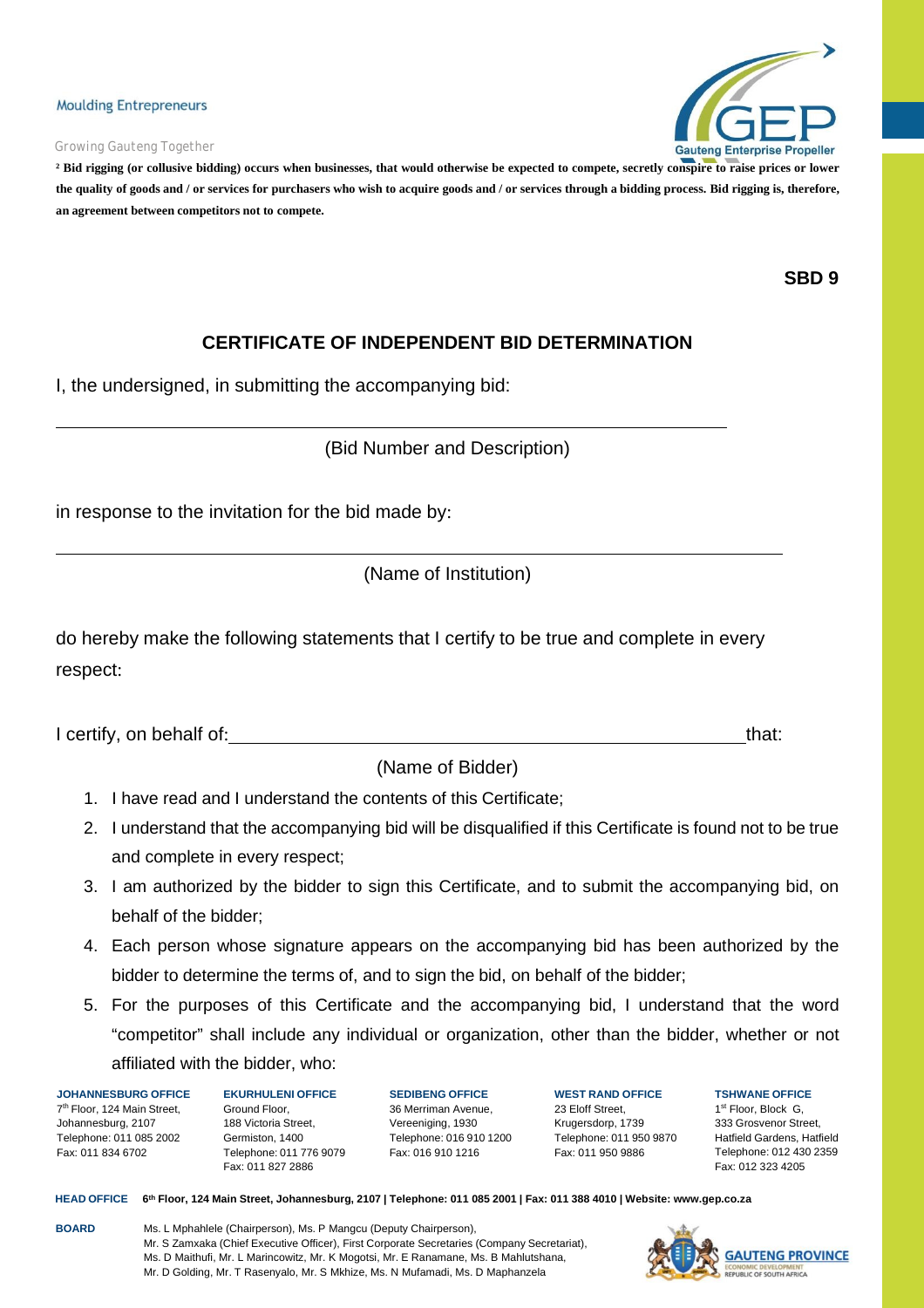*Growing Gauteng Together*



- (a) has been requested to submit a bid in response to this bid invitation;
- (b) could potentially submit a bid in response to this bid invitation, based on their qualifications, abilities or experience; and
- (c) provides the same goods and services as the bidder and/or is in the same line of business as the bidder

The bidder has arrived at the accompanying bid independently from, and without consultation, communication, agreement or arrangement with any competitor. However communication between partners in a joint venture or consortium<sup>3</sup> will not be construed as collusive bidding.

- 6. In particular, without limiting the generality of paragraphs 5 above, there has been no consultation, communication, agreement or arrangement with any competitor regarding:
	- (a) prices;
	- (b) geographical area where product or service will be rendered (market allocation)
	- (c) methods, factors or formulas used to calculate prices;
	- (d) the intention or decision to submit or not to submit, a bid;
	- (e) the submission of a bid which does not meet the specifications and conditions of the bid; or
	- (f) bidding with the intention not to win the bid.
- 7. In addition, there have been no consultations, communications, agreements or arrangements with any competitor regarding the quality, quantity, specifications and conditions or delivery particulars of the products or services to which this bid invitation relates.
- 8. The terms of the accompanying bid have not been, and will not be, disclosed by the bidder, directly or indirectly, to any competitor, prior to the date and time of the official bid opening or of the awarding of the contract.

<sup>3</sup> Joint venture or Consortium means an association of persons for the purpose of combining their expertise, property, capital, efforts, skill and **knowledge in an activity for the execution of a contract.**

**JOHANNESBURG OFFICE** 7th Floor, 124 Main Street, Johannesburg, 2107 Telephone: 011 085 2002 Fax: 011 834 6702

**EKURHULENI OFFICE** Ground Floor, 188 Victoria Street, Germiston, 1400 Telephone: 011 776 9079 Fax: 011 827 2886

**SEDIBENG OFFICE** 36 Merriman Avenue, Vereeniging, 1930 Telephone: 016 910 1200 Fax: 016 910 1216

**WEST RAND OFFICE** 23 Eloff Street, Krugersdorp, 1739 Telephone: 011 950 9870 Fax: 011 950 9886

**TSHWANE OFFICE** 1st Floor, Block G, 333 Grosvenor Street, Hatfield Gardens, Hatfield Telephone: 012 430 2359 Fax: 012 323 4205

HEAD OFFICE 6th Floor, 124 Main Street, Johannesburg, 2107 | Telephone: 011 085 2001 | Fax: 011 388 4010 | Website: [www.gep.co.za](http://www.gep.co.za/)